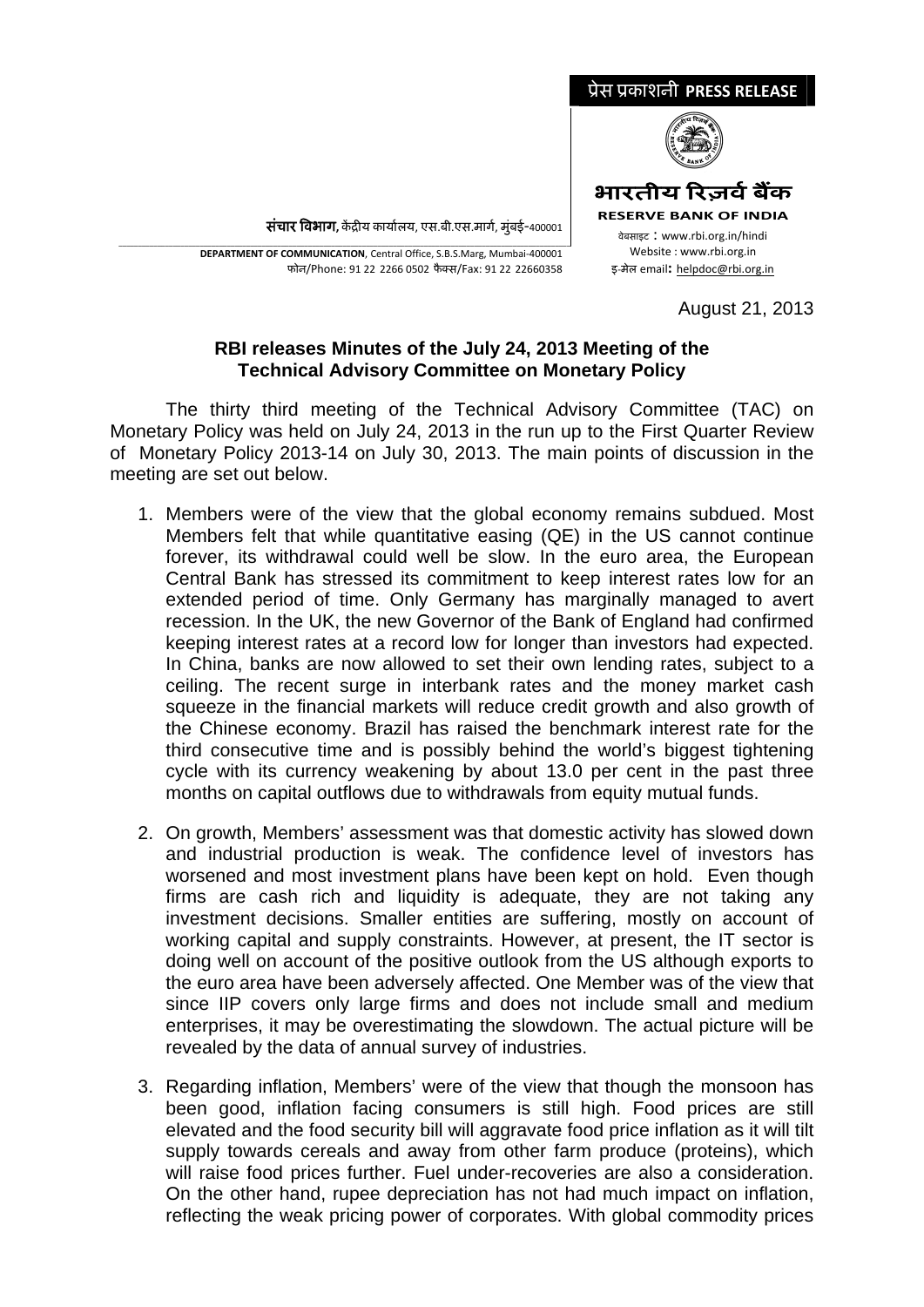low and the output gap negative, Members expected inflation to be lower than what it was over the past year. On risks to inflation, Members noted that the inflation expectations have not declined significantly and the fear of resurgence of inflation was still high. One Member wanted a transition by the Reserve Bank from the wholesale price index to the consumer price index as the indicator used for monetary policy communication.

- 4. On the fiscal front, Members hoped that the fiscal deficit is reduced in a manner that is not growth punishing, i.e., that capital expenditure should not be cut down. According to them, the real cure was in reducing the revenue deficit and undertaking serious economic reforms. Members desired that the Reserve Bank impress on the government the need to address supply side constraints which are causing inflationary pressure, especially on the food front.
- 5. The Members were of the view that developments in the external sector large current account deficit (CAD) and pressure on the rupee – is the immediate concern that needs to be addressed. The CAD is high and unsustainable, and the net international investment position has worsened by 50.0 per cent in the last two years. Some Members suggested that in these circumstances, the Reserve Bank should let the real effective exchange rate depreciate to help regain competitiveness that Indian exports have lost. According to one Member, the CAD in India is uniquely segmented. While the non-gold component reflects structural infirmity of the real sector, the gold CAD mirrors structural infirmity of the financial sector. The measures taken on gold are proving to be effective and may help in containing CAD. On external risks, some Members were of the view that markets are forward-looking and have already factored in the impact of tapering of QE by the US.
- 6. On the recent measures taken by the Reserve Bank to contain the exchange market volatility, one Member was of the view that since April 2012, the Reserve Bank has reduced the policy repo rate by 125 basis points (bps), CRR by 75 bps and SLR by 100 bps and the impact of these measures is still unfolding. The recent actions of increasing the marginal standing facility rate and squeezing liquidity out of the system are not inconsistent with its long-term commitment on growth. Another Member was of the opinion that looking at implied volatility and forward positions, the measures could be gradually withdrawn. The CAD is high since domestic financial saving is falling - in this regard, the objective of market development should not be lost sight of for enhancing household saving. Another Member was of the view that if monetary conditions have to be tightened in defence of the rupee, it would have been better to simply raise the policy rate by, say, 100 basis points, widen the corridor by an equivalent amount and indicate that this is a temporary measure. Yet another Member felt that the Reserve Bank has tinkered with the operating framework of the monetary policy. Once the width of the interest rate corridor is raised, the market understands that the Reserve Bank is open to more interest rate volatility. Volatility in the money market distorts the monetary policy signal, affecting its credibility. In this Member's view, it would have been more appropriate to raise the cash reserve ratio to ensure that banks do not use their excess liquidity to make gains in the forex markets. However this Member was more sympathetic of the measures taken by the Reserve Bank on July 23, 2013.